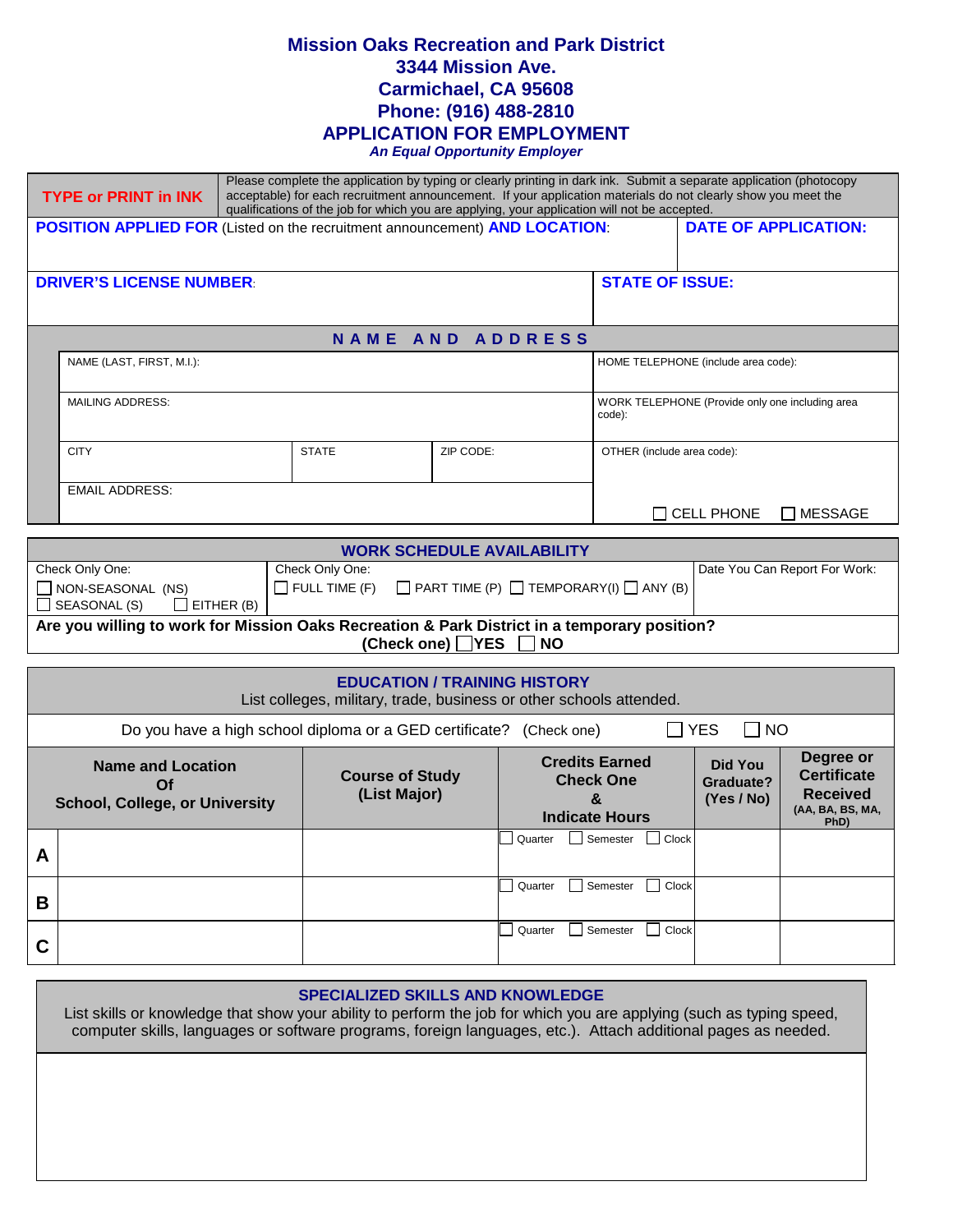## WORK HISTORY

| <b>JOB NUMBER 1 (current or most recent position)</b>             |                   |                                                                                                    |                                       |  |
|-------------------------------------------------------------------|-------------------|----------------------------------------------------------------------------------------------------|---------------------------------------|--|
| NAME OF EMPLOYER                                                  |                   | <b>EMPLOYER'S ADDRESS and PHONE NUMBER</b>                                                         |                                       |  |
|                                                                   |                   |                                                                                                    |                                       |  |
| <b>KIND OF BUSINESS</b>                                           |                   | SUPERVISOR'S NAME and PHONE NUMBER                                                                 |                                       |  |
|                                                                   |                   |                                                                                                    |                                       |  |
| YOUR JOB TITLE                                                    |                   | SUPERVISION / LEADWORK CHECK AREAS YOU WERE RESPONSIBLE FOR:                                       |                                       |  |
|                                                                   |                   | Assigning and Reviewing Work                                                                       | <b>Handling Disciplinary Problems</b> |  |
| FROM (MONTH - YEAR)                                               | TO (MONTH - YEAR) | Rating Work Performance                                                                            | <b>Responding to Grievances</b>       |  |
|                                                                   |                   | Hiring or Recommending Hiring                                                                      | Not Responsible for Any of Above      |  |
| <b>TOTAL TIME IN</b><br><b>HOURS WORKED PER</b><br><b>CURRENT</b> |                   | If you checked any of these boxes, list the number of employees and their job titles.              |                                       |  |
| OR LAST POSITION:                                                 | WEEK (Average)    |                                                                                                    |                                       |  |
|                                                                   |                   |                                                                                                    |                                       |  |
|                                                                   |                   | DUTIES (List all duties you performed. No credit will be given if this section is not completed.): |                                       |  |
|                                                                   |                   |                                                                                                    |                                       |  |
|                                                                   |                   |                                                                                                    |                                       |  |
|                                                                   |                   |                                                                                                    |                                       |  |
| Reason for leaving this position:                                 |                   |                                                                                                    |                                       |  |
|                                                                   |                   |                                                                                                    |                                       |  |
|                                                                   |                   |                                                                                                    |                                       |  |
|                                                                   |                   |                                                                                                    |                                       |  |
|                                                                   |                   |                                                                                                    |                                       |  |

| <b>JOB NUMBER 2</b>                                                                                      |                   |                                                                                              |                                                                     |  |
|----------------------------------------------------------------------------------------------------------|-------------------|----------------------------------------------------------------------------------------------|---------------------------------------------------------------------|--|
| NAME OF EMPLOYER                                                                                         |                   | <b>EMPLOYER'S ADDRESS and PHONE NUMBER</b>                                                   |                                                                     |  |
| KIND OF BUSINESS                                                                                         |                   | SUPERVISOR'S NAME and PHONE NUMBER                                                           |                                                                     |  |
| YOUR JOB TITLE                                                                                           |                   | SUPERVISION / LEADWORK CHECK AREAS YOU WERE RESPONSIBLE FOR:<br>Assigning and Reviewing Work | <b>Handling Disciplinary Problems</b>                               |  |
| FROM (MONTH -<br>YEAR)                                                                                   | TO (MONTH - YEAR) | Rating Work Performance<br>$\Box$ Hiring or Recommending Hiring                              | <b>Responding to Grievances</b><br>Not Responsible for Any of Above |  |
| <b>TOTAL TIME IN</b><br><b>HOURS WORKED</b><br><b>CURRENT</b><br>PER WEEK (Average)<br>OR LAST POSITION: |                   | If you checked any of these boxes, list the number of employees and their job titles.        |                                                                     |  |
| DUTIES (List all duties you performed. No credit will be given if this section is not completed.):       |                   |                                                                                              |                                                                     |  |

Reason for leaving this position: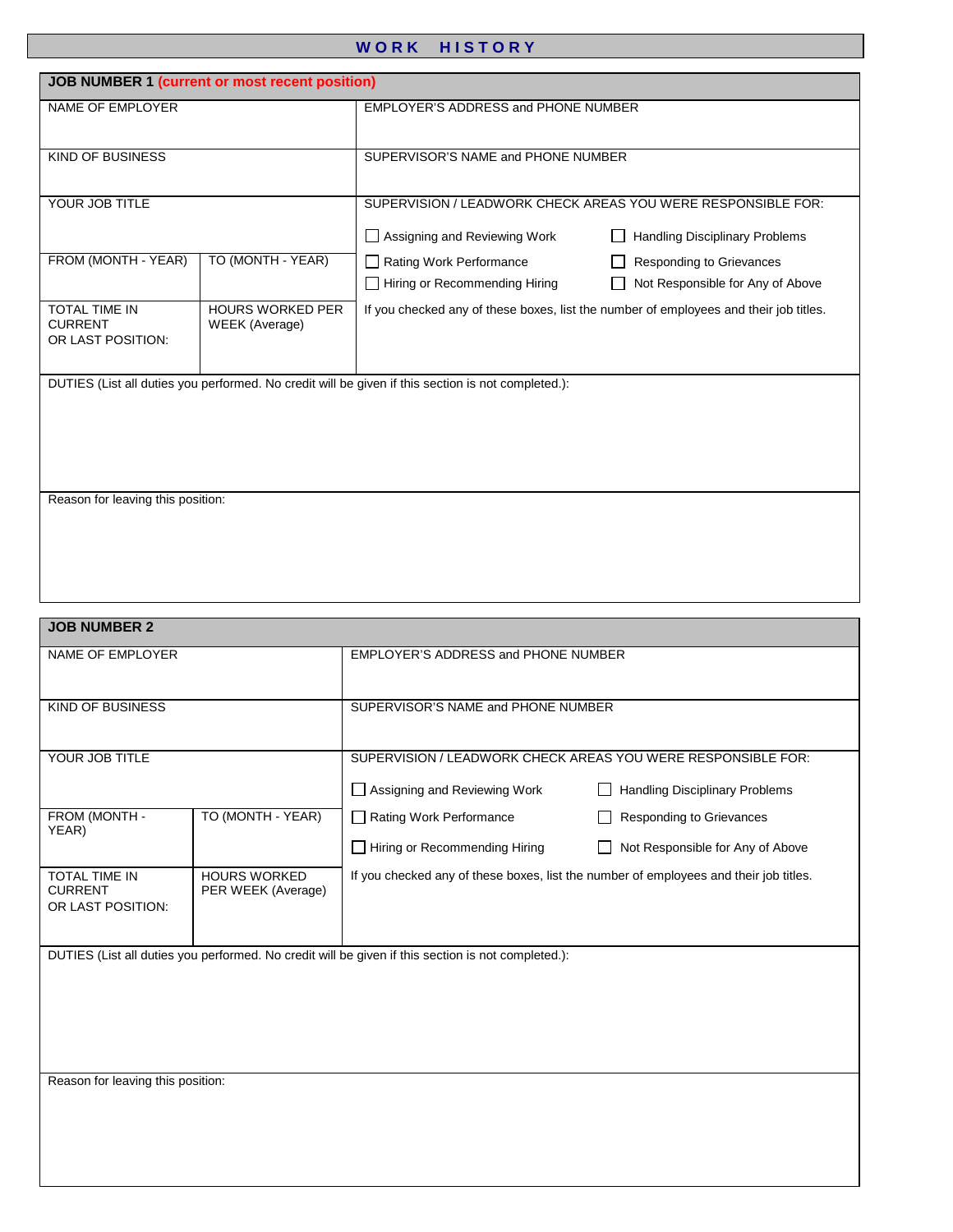| <b>JOB NUMBER 3</b>                        |                                           |                                                                                                    |                                                              |  |
|--------------------------------------------|-------------------------------------------|----------------------------------------------------------------------------------------------------|--------------------------------------------------------------|--|
| NAME OF EMPLOYER                           |                                           | EMPLOYER'S ADDRESS and PHONE NUMBER                                                                |                                                              |  |
| <b>KIND OF BUSINESS</b>                    |                                           | SUPERVISOR'S NAME and PHONE NUMBER                                                                 |                                                              |  |
| YOUR JOB TITLE                             |                                           | SUPERVISION / LEADWORK CHECK AREAS YOU WERE RESPONSIBLE FOR:<br>Assigning and Reviewing Work       | <b>Handling Disciplinary Problems</b>                        |  |
| FROM (MONTH - YEAR)                        | TO (MONTH - YEAR)                         | Rating Work Performance<br>Hiring or Recommending Hiring                                           | Responding to Grievances<br>Not Responsible for Any of Above |  |
| TOTAL TIME IN CURRENT<br>OR LAST POSITION: | <b>HOURS WORKED</b><br>PER WEEK (Average) | If you checked any of these boxes, list the number of employees and their job titles.              |                                                              |  |
|                                            |                                           | DUTIES (List all duties you performed. No credit will be given if this section is not completed.): |                                                              |  |
| Reason for leaving this position:          |                                           |                                                                                                    |                                                              |  |

| <b>REFERENCES</b><br>Do not include family members |                     |                          |            |
|----------------------------------------------------|---------------------|--------------------------|------------|
| <b>Name</b>                                        | <b>Phone Number</b> | <b>Best Time to Call</b> | Occupation |
|                                                    |                     |                          |            |
|                                                    |                     |                          |            |
|                                                    |                     |                          |            |
|                                                    |                     |                          |            |